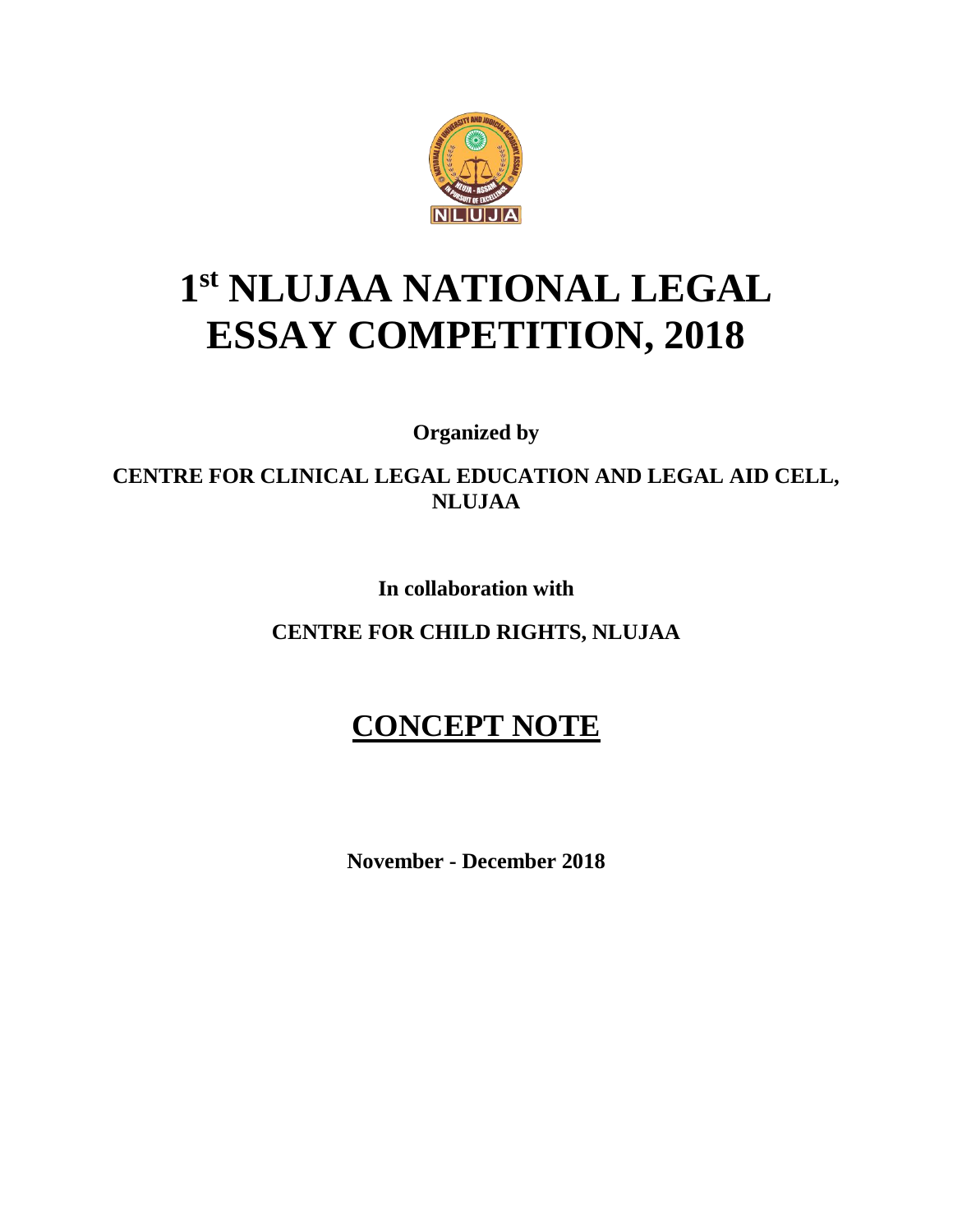#### **About National Law University and Judicial Academy, Assam**

National Law University and Judicial Academy, Assam (NLUJAA) was established by the National Law University and Judicial Academy, Assam Act, 2009 (Act No. XXV of 2009) as the fourteenth National Law University of the Country and is located in Guwahati, the capital city of Assam. The Hon'ble Chief Justice of the Gauhati High Court is the Chancellor of the University. NLUJAA promotes and makes available modern legal education and research facilities to its students, scholars and faculty drawn from across the country, including the North-East, hailing from different socio-economic, ethnic, religious and cultural backgrounds. The objectives of NLUJAA as mentioned in the Act are to impart comprehensive legal education and training at all levels to achieve excellence in legal education; to promote research in all branches of law; to disseminate legal knowledge by organizing lectures, seminars, symposia, workshops and conferences on contemporary issues of law to promote legal awareness in the communities to achieve social and economic justice and to promote cultural, legal and ethical values with a view to promote and foster the rule of law and the objectives enshrined in the Constitution of India.

# **About Centre for Clinical Legal Education and Legal Aid Cell**

As a part of University Social Responsibility Scheme and to fulfil the Bar Council of India mandate of having a legal aid cell, the Centre for Clinical Legal Education and Legal Aid Cell (CCLELAC) of the National Law University and Judicial Academy, Assam was established in September, 2013 with an objective to promote legal awareness in the society and to help people of this region in achieving social, economic and political justice. Since then the Centre has been organizing various activities to create legal awareness and to help needy and indigent people in getting access to justice. The Centre, in furtherance of its objective, has organized several legal awareness camps at different places in the State including the Guwahati Central Jail located at Lokhora in the year 2016.

# **About Centre for Child Rights**

In furtherance of the research objectives of National Law University and Judicial Academy, Assam and its commitment towards children, a dedicated Centre was established as 'Centre for Child Rights (CCR)' in the University. The CCR started from March, 2015 and ever since it has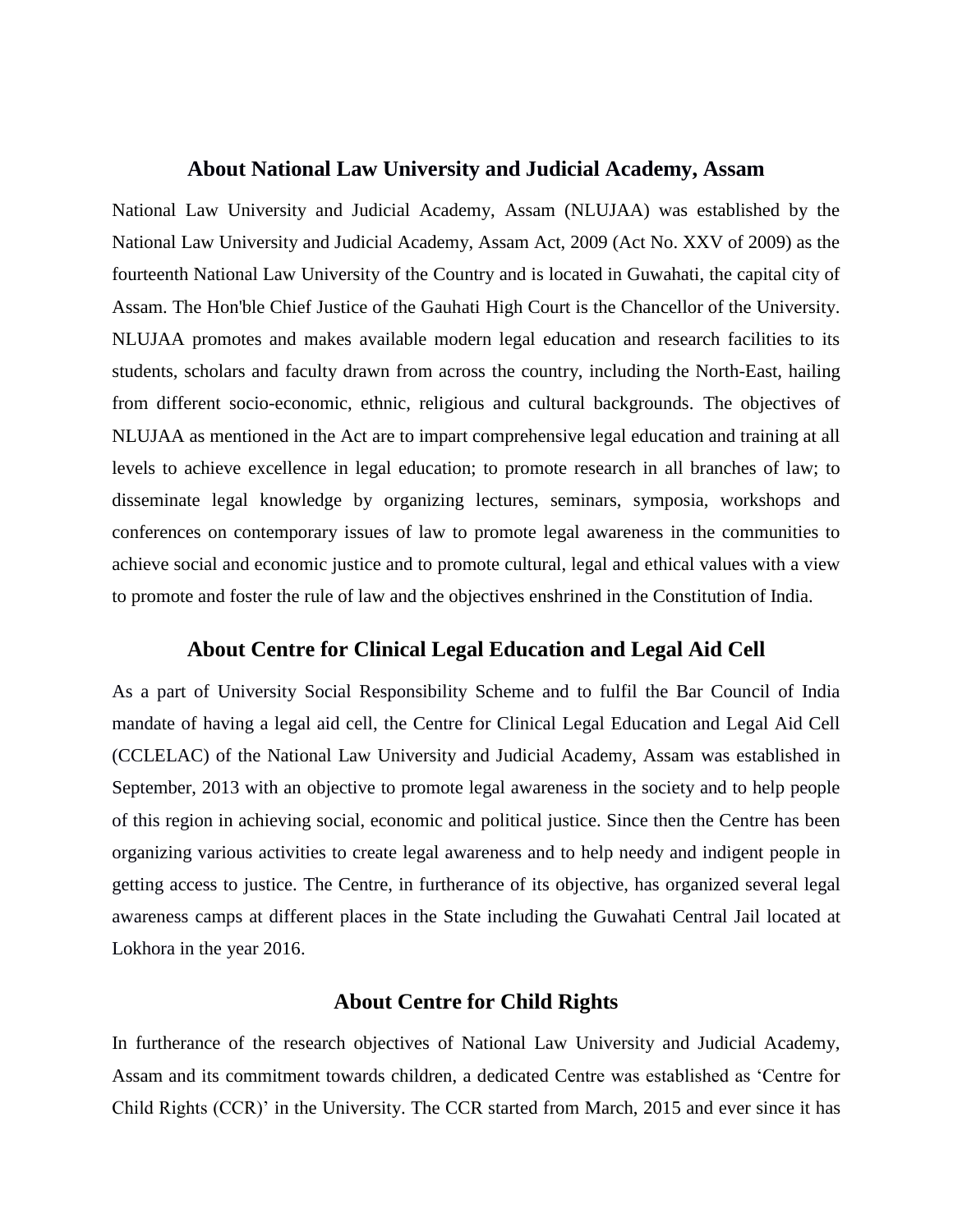engaged itself in various activities ranging from training, workshop, conferences, development of IEC material, technical support to various allied departments of the government dealing with children, *inter alia*. In May, 2015 the University and UNICEF, through a Memorandum of Understanding joined hands and partnered with CCR and ever since the Centre and UNICEF are trying together to bring about some change in the lives of the children, particularly in the northeastern part of the country through research, training and advocacy.

# **About the Essay Competition**

As a part of its research and awareness activities, the Centre for Clinical Legal Education and Legal Aid Cell (CCLELAC), in collaboration with the Centre for Child Rights (CCR) is organizing its 1<sup>st</sup> NLUJAA National Legal Essay Competition, 2018. The essay writing competition is intended to provide young students with an opportunity to study, analyze and understand the role played by various legal aid mechanisms to make justice accessible for children. The primary objective of this essay competition is to increase awareness and promote the idea of free legal aid as has been envisaged under Article 39-A of the Constitution of India, 1950. With an aim to encourage the energetic young students of the country to come up with new ideas and suggestions in this endeavour, the broad theme of the competition is reserved as "**Access to Justice for Children**". The organizing committee has opted against restricting the scope by providing any sub-themes and the writers are therefore encouraged to write on any aspect under the said theme.

#### **Eligibility**

1. The competition is open to all undergraduate and postgraduate students enrolled in any discipline in a recognized University/ College/ Institute in India.

- 2. Only one submission per author shall be entertained.
- 3. Co-authorship by a maximum of two authors is permitted.

# **Important Dates**

1. Last Date of Submission of Essay: November 15, 2018 (11:59 p.m.)

2. Date of Declaration of the Result: December 24, 2018 (The winners will be informed by email and the result will be notified on the official website of the university.)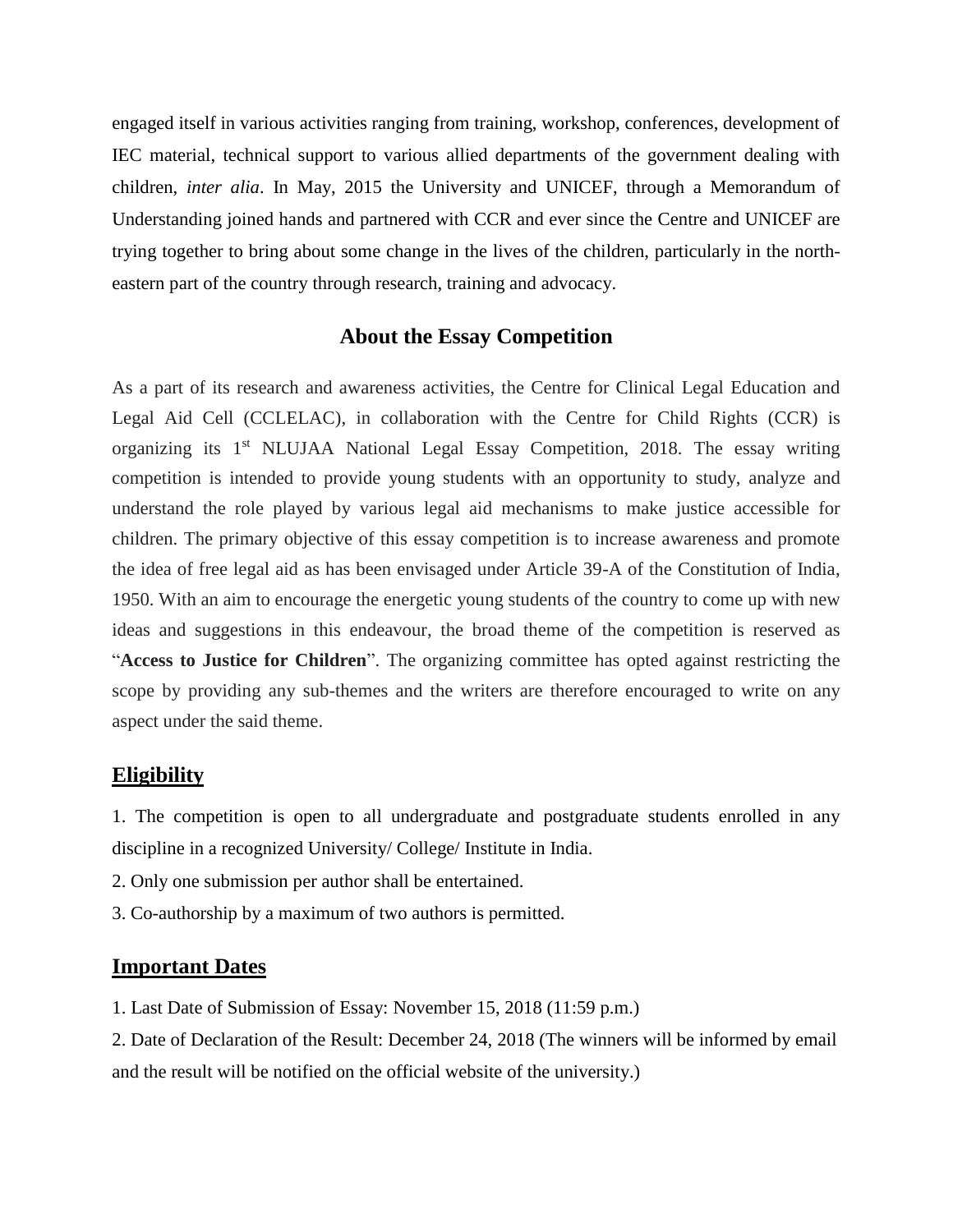# **Submission Guidelines**

1. The essays must be submitted in English only.

2. The essays should be the original work of the authors. Plagiarism beyond 30% will lead to disqualification.

4. The name(s) or affiliation(s) of the author(s) should not be mentioned anywhere in the essay.

5. The word limit for the essay is 2500 – 3000 words excluding footnotes.

6. The essays should be typed in: Times New Roman, Font Size 12 and Line Spacing 1.5.

7. The footnotes must be typed in: Times New Roman, Font Size 10 and Line Spacing 1.

8. The margins should be 1" or 2.54 cm on all sides.

9. All text should be justified.

10. Every citation must follow the Harvard Bluebook,  $20<sup>th</sup>$  Edition.

11. The essays must be sent by e-mail to nlecnlujaa@gmail.com with the subject " $1<sup>st</sup>$  NLUJAA National Legal Essay Competition".

12. The body of the e-mail must specify the name(s) of the author(s).

13. The essay may be attached in '.doc' or '.docx' format.

14. The participants are required to send the following details in a separate word document attached to the e-mail:

a) Title of the Essay:

b) Name(s) of the Author(s):

c) College/Institute/University of Author(s):

d) Programme Enrolled & Year of Study of Author(s):

e) E-mail address & Contact No. of Author(s):

# **Prizes**

1st Prize – INR 10,000/-

2nd Prize – INR 7,000/-

3rd Prize – INR 5,000/-

#### **Important Note**

1. There is no requirement of registration formalities to be completed in order to participate in the competition. No registration fee is to be paid for the same.